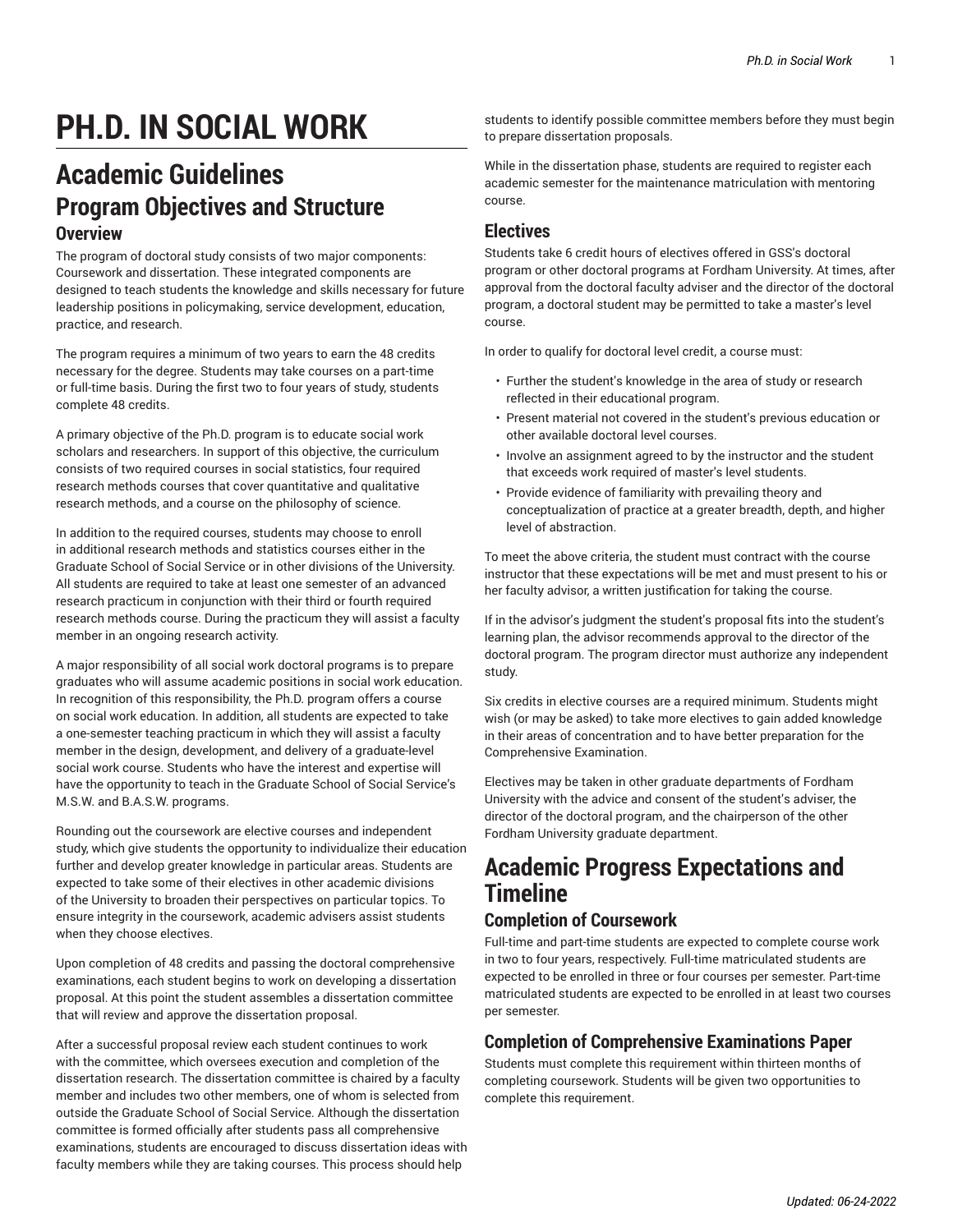### **Completion of a Dissertation Proposal**

Students are expected to successfully defend a dissertation proposal within one year of passing comprehensive examinations.

#### **Completion of Dissertation Research**

Students are expected to successfully defend a dissertation within two years of successfully defending a dissertation proposal.

# **Practicums**

Students enroll in practicums to enhance teaching and teaching skills.

These courses have the same numbers as the internships. Zero-credit, one-semester practicums in research (SWGS 7800 Research Practicum) and teaching (SWGS 7801 Teaching Practicum) are required for all students in their advanced year of studies. In certain cases (when educationally indicated), extending over two semesters, students may earn up to six credits for practicums in research and/or teaching. Students interested in this option should consult with the program director and their adviser.

# **Internships**

### **Policy**

When educationally indicated, a student may take or be required to take a professional practice internship as a required elective. This internship will be undertaken to enhance and broaden a student's knowledge of and competency in a M.S.W. area where previous experience is inadequate. The internship may be required for all Ph.D. candidates who do not hold a master's degree in social work and for all international students without a comparable M.S.W. in order to provide them with a professional social work experience in a social agency setting. Where indicated by the student's goals and the educational plan developed, internships might include administrative or research experience. Internships may not be undertaken at an agency where the student is currently employed.

The internship shall be a zero-credit course for one or more semesters, a one-semester, three credit course, or a two-semester, six-credit course, carried out through the equivalency of one day a week over a semester (three credits), or over an academic year (six credits), or for a block of fifteen days for each three credits during the summer session.

#### **Goals**

- 1. To enhance students' capacity for conceptualization through the formulation and testing of policy, program, or practice principles in a social work setting.
- 2. To extend students' knowledge and competence in the application and analytical examination of theoretical concepts, differential interventions, or differential planning.
- 3. To extend the student's opportunity for testing and developing innovative ideas.
- 4. To extend the student's capacity to engage in social work theory building.
- 5. To extend the student's ability to integrate areas of specialization and research.

### **Procedures**

Planning for the internship typically should take place during the beginning of the second semester of the first year, when the student and faculty adviser meet to discuss an educational plan. If internship is seen as part of the plan, student and adviser will identify the focus of

the internship. The adviser or another faculty member may then serve as preceptor for the internship.

When an internship is required as a condition of program admission planning, it may commence at the onset of study.

#### **Role of Internship Preceptor**

The preceptor shall:

- 1. Meet with the student to clarify the focus of the internship and insure that the student has all necessary information about the nature of internships and the proposal outline.
- 2. Discuss the student's idea for the internship, work with the student on the plan in relation to the educational objectives, in collaboration with the student select the type of agency setting conducive to their attainment, and determine those methods to be employed in goal achievement.
- 3. Negotiate with the identified agency about the student's placement, its objective, planned activities, and duration.
- 4. Serve as liaison with the agency-based internship supervisor.
- 5. Prior to the completion of the internship, consult with the supervisor and the student about the nature and quality of the internship experience.
- 6. Collaborate with the student in designing an outline for the final paper, review the final paper, and grade the internship.

In consultation with the preceptor and adviser, the student shall write a proposal prepared in accordance with the Outline for Internship Proposals. After review with student first by the preceptor and then by the adviser, the proposal will be submitted to the director of the doctoral program for final approval.

If the director has questions about the proposal, the student and preceptor may be asked to meet for discussion. When modifications are necessary, there will be a subsequent review prior to approval.

Proposals for the internship should have the signature of the preceptor and the adviser, together with any additional comments they might wish to make.

Students taking the internship are required to register for one or all of the following courses:

- SWGS 7300 Internship (one semester)
- SWGS 7301 Internship (two semesters)
- SWGS 7302 Internship (non-credit)

# **Statistics Course Waivers**

Students may waive Statistics 1 and/or Statistics 2 by passing waiver examinations.

Statistics I and II are required courses in the doctoral program. To avoid redundancy in students' education, qualified students are allowed to waive these courses. The waiver application must be submitted to the director of the doctoral program. The instructor(s) for the course(s) for which the waiver(s) is(are) requested will review the application(s) and decide whether the waiver(s) is(are) approved.

Please note that waivers do not apply to students who receive transfer credit, which is given at the time of admission. Waivers are for students who are not eligible for transfer credit, but believe they may have fulfilled the statistics requirement by having taken graduate-level courses.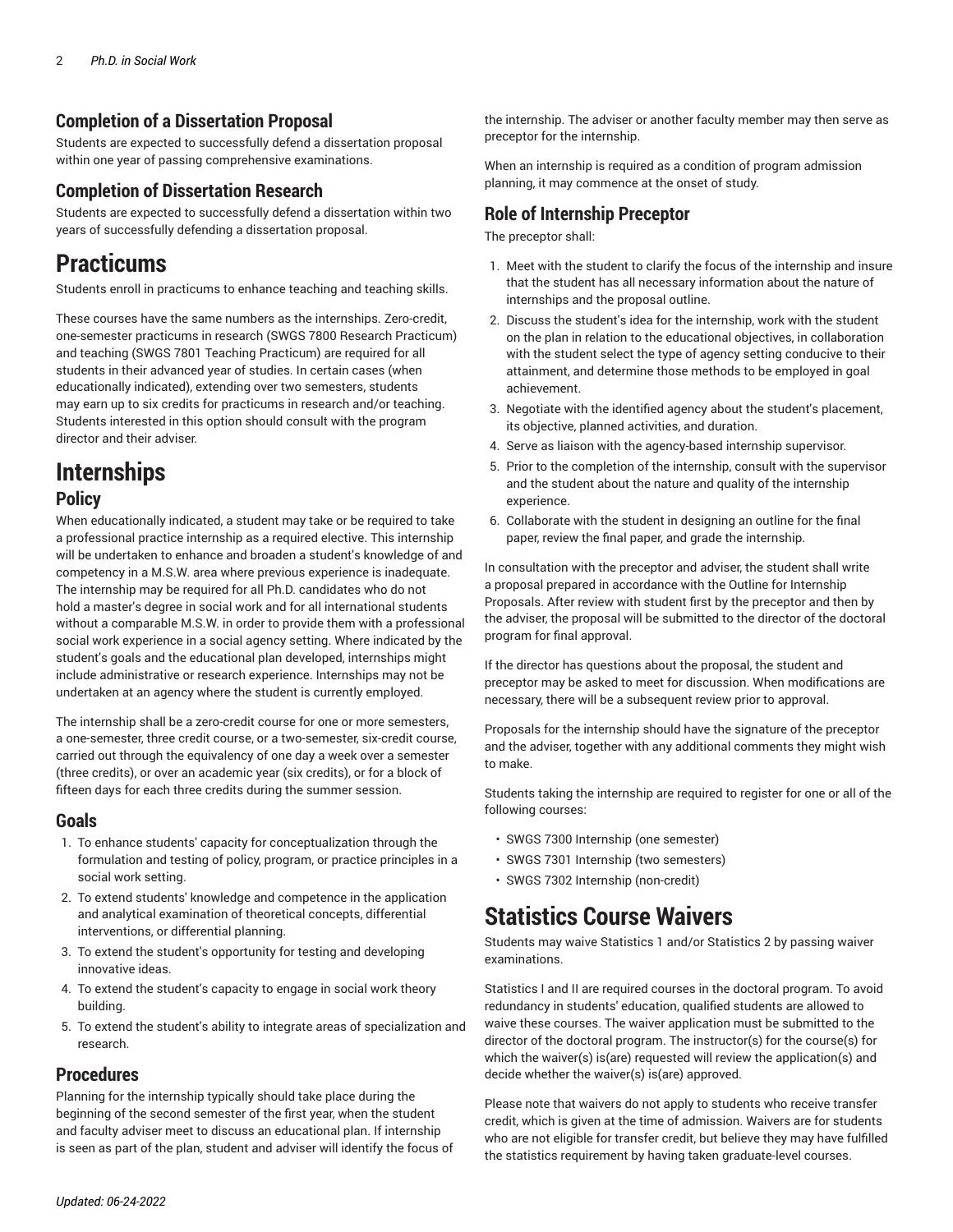Students who fail Statistics I or Statistics II may not request a wavier in lieu of re-taking either course.

A student must take a data analysis course(s) **outside of the Graduate School of Social Service** to replace the credit hours for each of the Statistics I and II courses for which a waiver is approved. A data analysis course may be an advanced statistics course (e.g., Advanced Regression Analysis, Path Analysis, Structural Equation Modeling) or a course on qualitative data analysis (e.g., Content Analysis, Narrative Analysis, Linguistic Analysis).

Research design courses, either in quantitative or qualitative methods, may not be used to meet this requirement. The number of credits of advanced data analysis courses must be equal to the number of credits for which a waiver is received (i.e., 3 credits if only Statistics I is waived and 6 credits if both Statistics I and II are waived). Prior approval of the advanced data analysis course(s) taken in the event of a waiver of Statistics I and/or II must be obtained from the director of the doctoral program.

## **Waiver Criteria**

To waive Statistics I or Statistics II, students must have received a grade of B or better in an equivalent statistics course. This course must have been completed within the past five years. Applications for all waivers must be verified by a check of the transcript by the director of the doctoral program. Students are notified of a decision as soon as possible so they can enroll in another course if they qualify for the waiver.

### **Application Procedure**

- 1. Applications are submitted to the director of the doctoral program for review. A separate application must be completed for Statistics I and for Statistics II.
- 2. After verifying that the student has received a grade of B in a statistics course that was taken within the past five years, the director of the doctoral program will send the application to the statistics course instructor..
- 3. The statistics course instructor will notify the student and director of the doctoral program of the decision.

# **Comprehensive Examinations**

#### **Purpose**

The student will demonstrate mastery of a substantive area of social work or social welfare and the ability to design an empirical study. Demonstration of that knowledge will require the student to integrate and synthesize empirical and theoretical knowledge; critically analyze the existing research, including substantive gaps and methodological weaknesses in the research; and discuss the implications of the study the design on practice and policy.

Successful completion of the comprehensive paper and all course work allows students to proceed to the dissertation.

### **Comprehensive Exam Paper**

The student will develop a comprehensive exam paper. The student will work independently on the paper without consultation from any other person. The University's academic honor code applies to this comprehensive exam paper. The guidelines on plagiarism, including citing sources, paraphrasing, and the use of direct quotations found in the Publication Manual of the American Psychological Association (APA) should be followed. The paper will integrate policy, practice, theory, and

research evidence concerning a substantive area of social work or social welfare. The paper will:

- a) identify a substantive area of social work or social welfare
- b) integrate discussion of the theories, policies, and social work practices associated with the identified substantive area of social work or social welfare
- c) critically analyze the existing research, including substantive gaps and methodological weaknesses in the research
- d) identify research question(s) critical for the advancement of knowledge in the identified substantive area of social work or social welfare;
- e) develop a research proposal for an empirical study that addresses the research questions;
- e) contain an appendix containing a systematic literature review focused on the identified research questions.

The comprehensive paper will be a maximum of 25 pages, not including the references and appendix.

### **Comprehensive Paper Proposal**

Students will submit a proposal for the comprehensive exam paper. The paper proposal must be approved before beginning work on the paper. There are three deadlines for submission of comprehensive exam paper proposals: September 1, December 1, and May 1.

Students will receive feedback on the proposal within three weeks after submission. The paper is due four months after receiving approval for the proposal.

The proposal will include the following:

- 1. Problem statement, description of the substantive area of social work or social welfare that will be the focus of the paper, and its relevance to social work
- 2. List of references cited in the proposal in APA format

The length should be a maximum of three pages, excluding the reference list.

## **Comprehensive Paper Structure**

The page ranges here are suggestions within the maximum of 25 pages, not including the references and appendix.

- 1. **Definition and scope** of the topic (including main subtopics (1 to 2 pages)
- 2. **Synthesis** of existing policy, practice, and empirical and theoretical literature (organized according to the subtopics) (14 to 17 pages)
- 3. **Strengths and limitations** of the literature on this topic:
	- a. Methodological issues
	- b. Research questions addressed
- 4. **Future research** (1 to 2 pages)
	- a. Topics to be addressed
	- b. Methodological issues to consider
- 5. **Research Proposal** (3 to 4 pages)
	- a. Research questions and study aims (1 to 2 pages)
	- b. Methodology (using correct terminology throughout) (3 to 4 pages)
		- i. Study design (including name of design, unit of analysis)
		- ii. Sample (including target population, study population, sampling plan, eligibility criteria)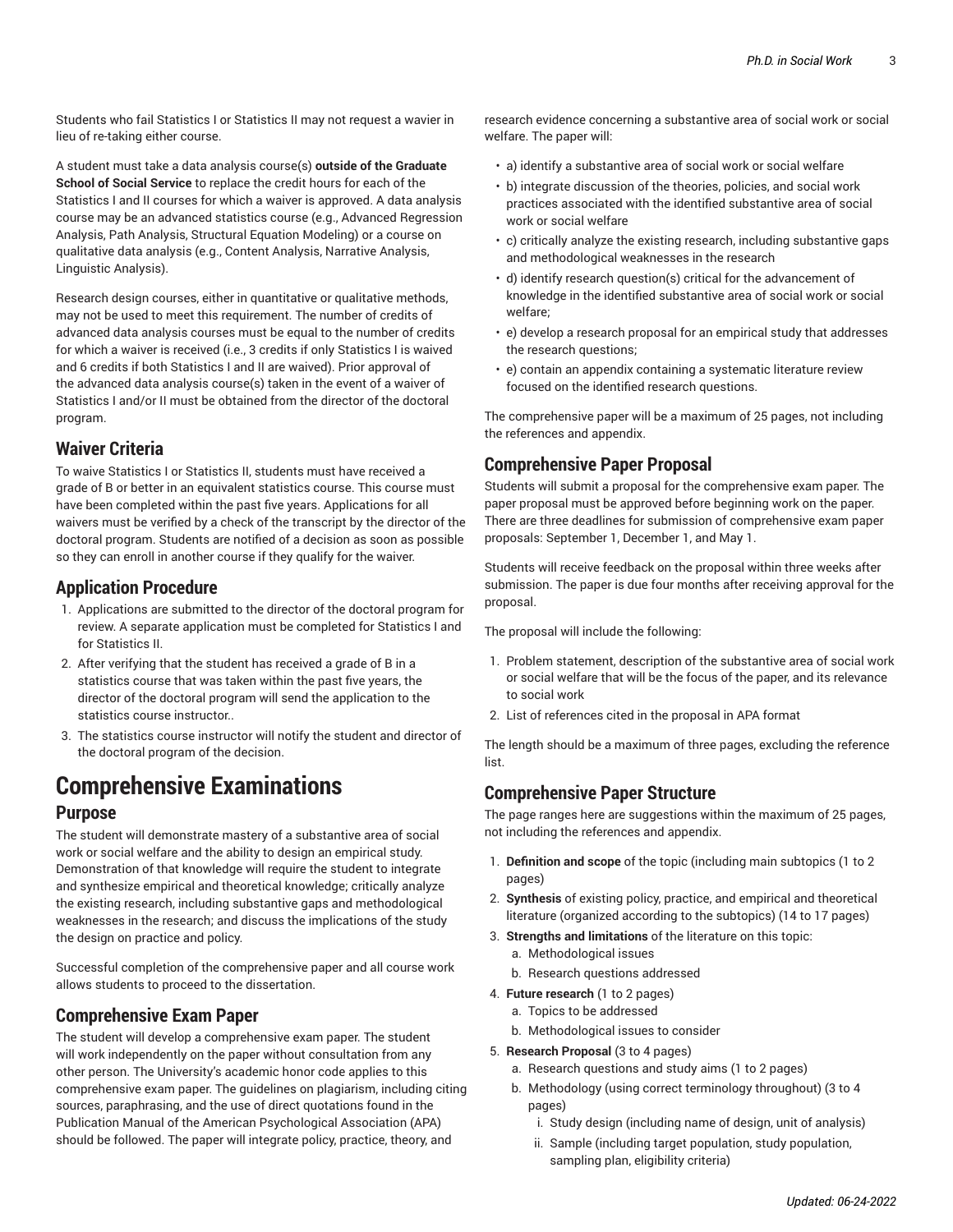- iii. Measures (including independent variables, dependent variables, potential confounding variables, and other key variables)
- iv. Data collection strategy
- v. Data analysis plan
- vi. Strengths and weaknesses of the methods with respect to the study aims
- 6. Practice and policy implications (1 page)
- 7. Appendix
	- a. References
	- b. Systematic literature review using the table and guidelines in Appendix B

#### **Oral Defense**

An oral defense will be conducted within three weeks of the submission of the comprehensive exam paper.

### **Comprehensive Exam Paper Committee**

The Comprehensive Exam Paper Committee will consist of two faculty members. The committee will be responsible for approval of the proposal, the final paper, and the oral defense.

#### **Timeline**

- *Comprehensive exam paper proposal approval:* The comprehensive exam proposal must be approved within one semester after completing course work.
- *Proposal revision:* If the Comprehensive Exam Paper Committee requests revisions, these must be submitted within three weeks. A maximum of one revision is allowed.
- *Comprehensive paper submission:* The comprehensive exam paper must be submitted within four months after approval of the proposal.
- *Comprehensive paper revision*: If revisions of the paper are requested, these must be submitted within three weeks. A maximum of one revision is allowed.
- *Oral comprehensive exam paper defense* : The oral defense will be conducted with three weeks of submitting the paper or revised paper if applicable.
- *Comprehensive exam paper decision:* Students will receive a decision about the comprehensive exam within two weeks after the oral defense is conducted.
- **Note:** The proposal and completed paper should be submitted to the director of the doctoral program by 5 p.m. of the due date.

### **Comprehensive Exam Paper Grading Rubric**

Students must earn an average score of 3 to pass the comprehensive exam. A score of 4.5 or higher is a "high pass." If students do not earn an average score of at least 3 on both the written paper and oral defense, they may submit a revision within one month.

The quality of the review/proposal is evaluated using the scale below, with 1 indicating the poorest and 5 indicating the highest possible rating. Descriptive anchors are provided to facilitate rating.

# **Instructions for Systematic Literature Review**

Conduct a literature review on the specific topic and subtopics described in the paper. Specify the search terms you used, the bibliographic

databases included in searching for the articles, and the eligibility criteria that you used for selecting the articles.

Include 10 studies. Choose the studies most relevant to your topic. If there are more than 10 studies, choose those that are most rigorous and recent.

NOTE: In the comprehensive exam paper, the systematic literature review does NOT include conducting a meta-analysis. Existing meta-analyses can be incorporated into the systematic literature review. The following should also be provided:

- Search terms used
- Bibliographic databases searched: Inclusion criteria for studies

# **Outline for Internship Proposals Rationale**

The rationale should include statements indicating how the proposed internship matches the student's educational objectives and a full description of what will be studied, i.e., the content of the learning activities explaining how they will further the attainment of the student's objectives.

#### **Plan**

The plan for the proposed internship should include where, how, and with whom the student will be working in the agency. It should also include how the agency supervisor will confer with the student's preceptor. Discussion of the final paper as agreed upon by the student and preceptor must also be included.

## **Preliminary Bibliography**

A preliminary reading list or bibliography based on initial exploration by the student and suggestions by the preceptor should be attached to the proposal.

#### **Deadlines**

- April 15 for summer or fall internships (\*summer internships will be registered as fall courses)
- December 1 for spring internships

## **Examples of Possible Internships**

The following examples are merely suggestive as to the type of internships that may be developed:

- **Student Interested in Education or Teaching:** The internship could be developed in our master's program where the student could teach several sessions in a faculty member's course, develop and teach an entire course, perhaps in the continuing education program, provide field instruction, train new field instructors, or develop and conduct an in-service training program
	- Preparation for these assignments could involve the student in reading extensively about the theories of learning, pedagogy, androgyny, methods of instruction, evaluation of teaching programs, and in the substantive subject to be taught. The final paper could be an evaluation of student learning in a class or field situation, or a paper that shows an integration of the advantages or disadvantages of different methods and theories about teaching social work concepts.
	- If a student is interested in the principles of curriculum evaluation and building, the paper could reflect a synthesis and assessment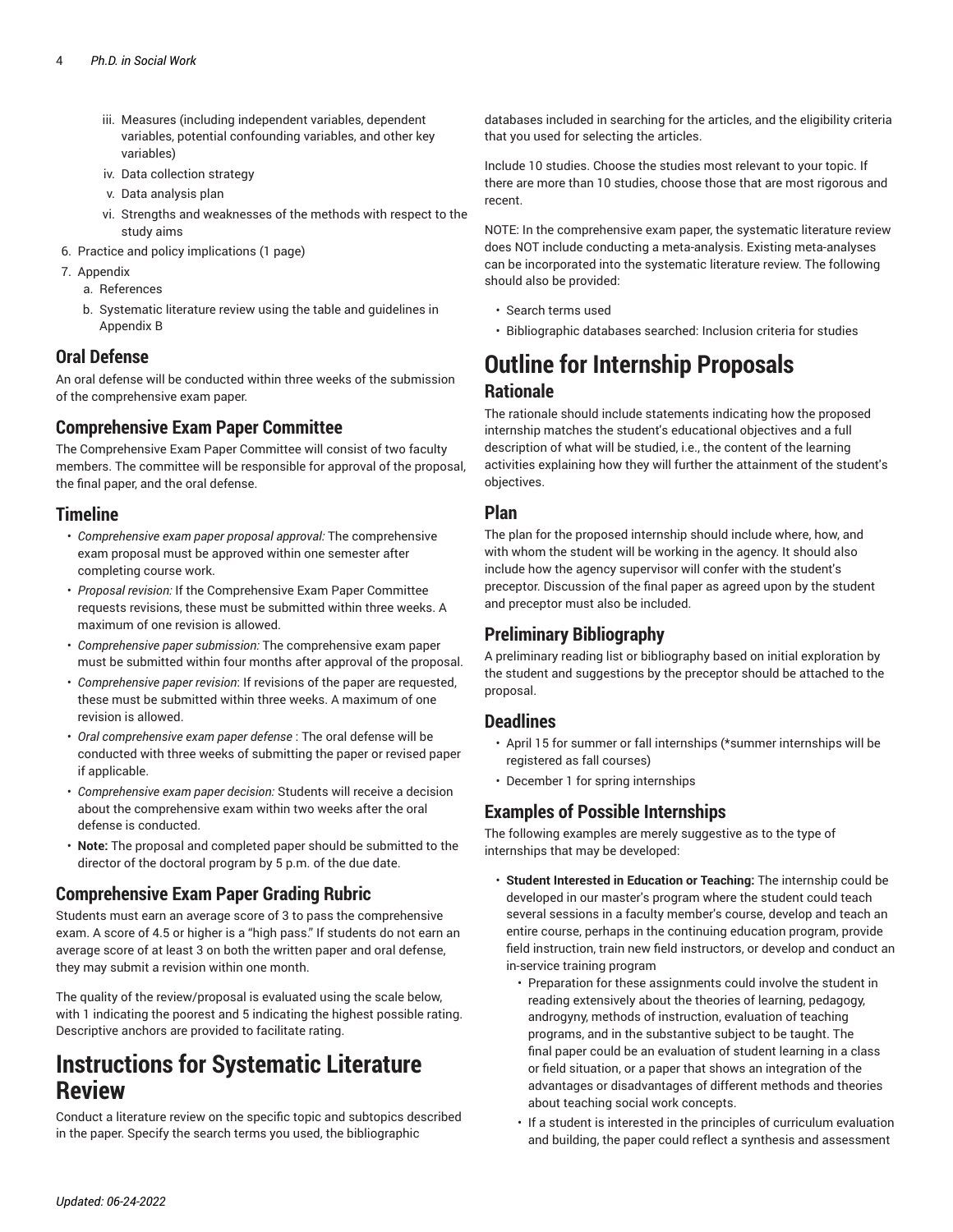of the best approach for teaching a particular substantive subject.

- **Student Interested in Policy or Program Development:** The student could be placed in a city- or state-level office responsible for developing policies or new programs. The internship might be in a state legislator's office, a city or state office on aging, or a national voluntary agency with a policy division (e.g., NASW, National Home Caring Council, etc.) where the student might be assigned to work on various aspects of developing legislation and preparing the bill for submission to the legislature.
	- In such a setting, it might be sufficient for the student to be an observer, recording what transpires and thereby documenting, descriptively, the entire (or a major piece of the) legislative process.
	- The final paper assignment could then be a detailed analysis and evaluation, utilizing relevant theories of policy-making, decisionmaking, policy research, and/or program evaluation of what was done or not done.
	- Other opportunities for activities in this area might include the preparation of a position paper for a legislator reflecting a thorough policy analysis with anticipated and unanticipated consequences, or developing a social welfare needs assessment in a defined program area.
- **Student Interested in Research:** The internship could take place with one of the research projects being conducted at this School's Research Center, the University Third Age Center, the University's Hispanic Research Center, or by an individual faculty member.
	- The student could be assigned a role in the research project or conduct observations of the complete research endeavor. The final paper could be a summary of the findings.
- **Students Interested in Direct Practice:** The student interested in developing advanced knowledge and skills about new modalities of direct treatment could be placed with an agency known to be working with or testing the new modalities. The student could have a role in or just be an observer of such activities.
	- An example is a student interested in gaining insight into programming for the well elderly rather than the frail or ill elderly. The internship could be a community setting for seniors where the student becomes a "shadow" of the agency administrator or other program staff, to learn what programs are operating, the rationale for such programs, and to search the literature for existing content dealing with this target group.
	- The final paper might include a comparison and contrast in different types of programming, references to the literature and theory, as well as an evaluation and review of different practice approaches.

# **Dissertations**

#### **Overview**

The final requirement for achieving the doctoral degree in social work is the completion and satisfactory defense of a research study which reflects the student's mastery of the research process, and which makes a contribution to knowledge. There are many models that a dissertation may follow. Copies of dissertations of GSS graduates can be accessed via the Fordham library database (Dissertations & Theses @Fordham). Dissertations are usually a highly detailed and technical investigation of some particular problem, concept, or method, carried out on either a quantitative and/or qualitative basis.

Whether quantitative or qualitative, the study should reflect:

- 1. A defined source of data which allows one to generalize or develop a broader understanding beyond the particular cases being studied
- 2. Use of a clearly defined research procedure
- 3. Exploration of the interrelationship of key variables in a controlled or systematic manner. In all instances, the dissertation must represent an independent contribution to knowledge in the field of social work or social welfare. While the research may be part of a larger project undertaken by a team of investigators, the document offered for the degree must represent work for which the student has taken major responsibility in design, methods, research implementation, and interpretation.

Dissertation proposals for data analysis of an existing data set (for which study design, selection and operationalization of measures, and data collection have been completed) must meet exceptionally high standards for originality of the study aims, contribution to the field, and sophistication of data analysis.

In addition to constituting a contribution to knowledge, a dissertation is expected to demonstrate a student's mastery of content in their area of specialization.

The student is expected to adhere to standards of scholarship and to demonstrate competence in appropriate problem, question, or hypothesis formations, development of design, data collection and analysis, drawing of sound conclusions and/or inferences, and preparation of an accurate and clear report. It is most important that students maintain professional standards for scholarship and research as delineated in the NASW Code of Ethics. Plagiarism is a very serious academic offense and materials quoted from other writers should be clearly attributed to the correct author. More information about acceptable social work academic practice in this area can be found in Szuchman and Thomlison (2012)\*.

\*Szuchman, L.T. and Thomlison, B. (2012) *Writing with Style: APA Style for Social Work (4th Edition)* Brooks Cole: San Francisco, CA ISBN-13: 978-0840031983

#### **Dissertation Proposal**

As the student proceeds through the course of study, consideration should be given to identifying areas or topics of interest that might be studied in depth in the dissertation research process. The student's faculty advisor, as well as individual course instructors, is available for discussion regarding this initial consideration of a research topic.

The proposal to be prepared for faculty committee review and approval should be a detailed description of the topic of study, in the context of existing knowledge, the methodology planned, and timetable. The faculty committee may require alteration in the proposal that has been developed in the seminar course. Students should consult Appendix F for an outline for the dissertation proposal. While the particular format of the proposal should be determined by the student and their committee, all items in the outline should appear in the proposal.

The student is required to choose a mentor/chair and other committee members with earned doctorates when the student first begins to work on the proposal. When the mentor and the student believe that the proposal is ready for the Dissertation Proposal Review, the review will be scheduled and the doctoral office notified of the time and participants.

The doctoral candidate shall prepare a proposal following the outline in the next section.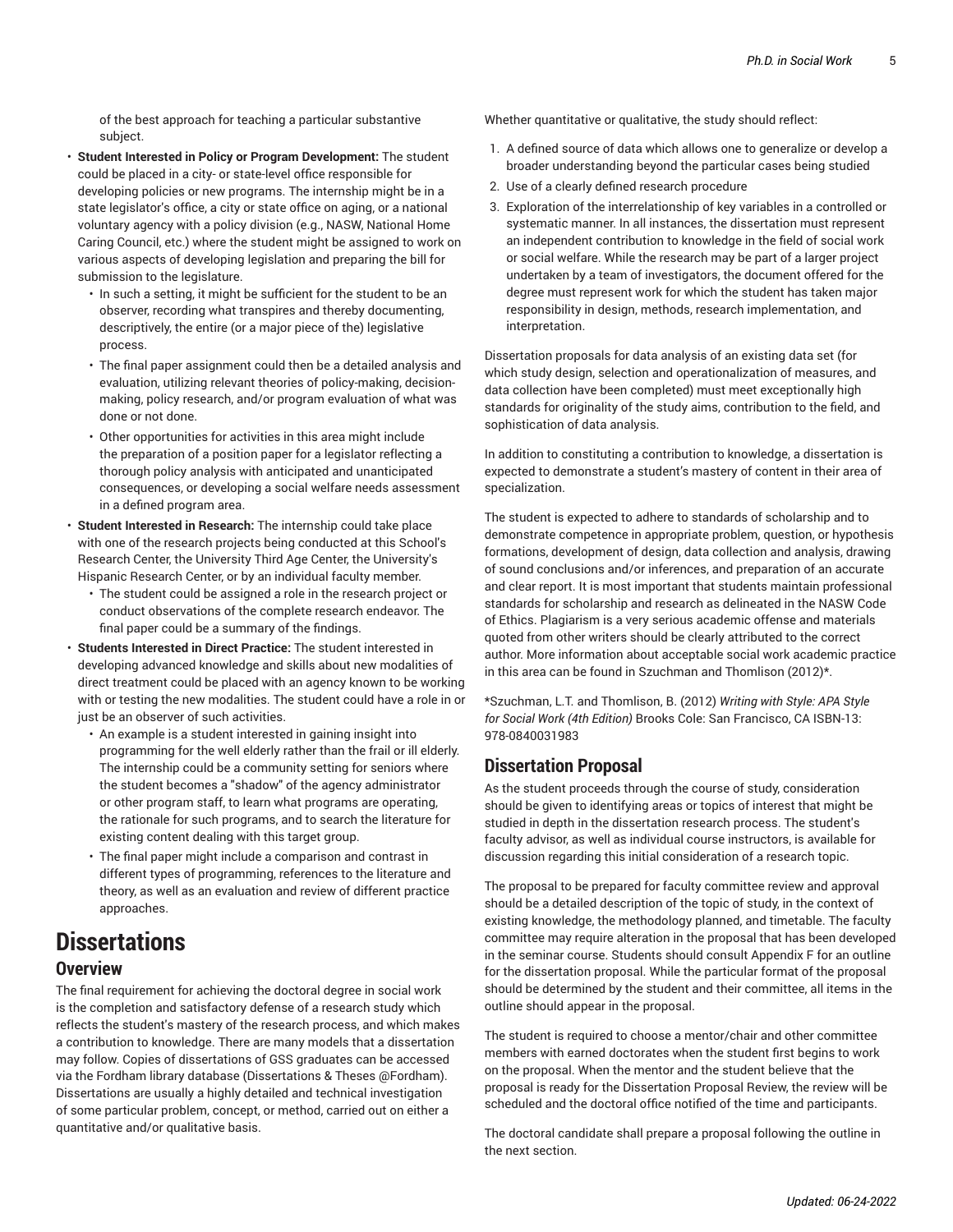#### **Dissertation Proposal Review**

Students and proposal committees should review the [University's](https://www.fordham.edu/info/24326/institutional_review_board/) IRB [procedures](https://www.fordham.edu/info/24326/institutional_review_board/) during proposal development. The student and dissertation chairperson will have to complete the CITI Protection of Human Subject online training before submission of study's protocol to the IRB for review. To obtain the application forms and access IRB resources, the students will need to log in to Mentor IRB—this online system manages IRB protocols.

The [University's](https://www.fordham.edu/info/24326/institutional_review_board/) IRB website provides detailed information on how to access the Mentor IRB system.

A copy of the proposal must be distributed to the Dissertation Review Committee at least two weeks prior to the scheduled proposal defense. This Committee consists of the candidate's Dissertation Committee (mentor, another Fordham faculty member, outside member), an additional Fordham faculty member who has not been involved with the proposal preparation (this person is selected from the School's faculty by the doctoral program director), and the director of the doctoral program (ex officio).

The Dissertation Proposal Review will be scheduled for two hours. The format of the proposal review will be determined by the Committee and the candidate. In general, the candidate will present the planned research. The candidate is encouraged to use visual aids (e.g., overhead projector or PowerPoint) and/or handouts. The formal presentation will be followed by a question and answer period between the members of the Dissertation Review Committee and the candidate. The candidate will then leave the meeting and the Dissertation Review Committee will have 20 minutes to come to a decision.

The decision (Accept, Accept with Minor Revisions, Accept with Major Revisions, or Reject) will represent the majority opinion of the Dissertation Review Committee. The chair of the Dissertation Review Committee will document the decision and distribute it to the other Committee members within one week of the defense. The Committee members may submit revisions to the chair within one week after receiving the written decision.

The chair will then provide the candidate with the written decision of the Committee. The chair may provide oral feedback to the candidate following the defense.

Other faculty members and students may attend the formal presentation and question-and-answer parts of the proposal defense as nonparticipating observers.

#### **Dissertation Chair and Committee**

The Dissertation Committee will continue to work with the student after the proposal is approved and accepted. In some cases, the student may want to have a non-faculty member on the committee because of this person's expertise in the topic or area of the research. If the person does not have an earned doctorate and is not a member of a university faculty, then such a person can be added as a fourth member of the committee.

The Dissertation Committee's function is to assist the student in carrying out the research design and in the writing of the dissertation. As materials are developed, they should concurrently be submitted to the chair and to the other two members of the committee for review. The student may be required to make modifications in the design of the study as the committee advises. The chair may call meetings of the committee

when indicated. The chair with the approval of other committee members also schedules the oral defense.

The mentor should inform the doctoral director at the end of each semester about of the progress of each student in completing their dissertation.

#### **Dissertation Defense**

When the chairperson, in consultation with other committee members, decides that the dissertation is ready for defense, they will arrange a time for the defense to take place. At least three weeks prior to the scheduled date of oral defense, final typewritten copies of the dissertation must be submitted to the Dissertation Committee chair and other committee members.

The chairperson of the Dissertation Committee serves as the chair of the defense meeting, guiding and focusing the discussion so that the student's scholarship and research abilities can be accurately and fairly evaluated.

When the student's defense has been completed, he or she will be asked to wait while the committee members confer and reach a conclusion as to whether or not the defense has been satisfactory.

The student will then be invited to rejoin the committee, be informed by the chairperson as to the committee's decision, and if indicated, be given a verbal explanation of the reasons for an unsatisfactory rating, areas needing re-doing or modifications, or other problems.

When the defense has been satisfactory, the approval form should be signed by all committee members, and given to the director of the doctoral program.

In cases where the defense has been unsatisfactory, the director of the doctoral program should be notified immediately. When a student's defense is rated unsatisfactory, or when major modifications are required, the chairperson should prepare a written statement outlining the reasons for the rating, areas requiring modifications, or other problems and make this available to the student as soon as possible.

Students may require consultation on methodological or substantive issues that are not available from the faculty at the Graduate School of Social Service. Students are responsible for obtaining any outside consultation necessary to complete the dissertation.

### **Final Preparation of Dissertation**

After successful defense, when any necessary corrections have been made, the chairperson must give final approval that dissertation standards have been met. Following this final review, the student must prepare the dissertation to be deposited electronically. Instructions for this procedure are available from the director of the doctoral program. Dissertations must conform to the APA style manual. Each final copy should have a title page, an abstract of not more than 350 words and a statement of acceptance signed by all committee members. When the dissertation is deposited, students must complete a Survey of Earned Doctorates Questionnaire and prepare a separate abstract to be deposited with Social Work Abstracts.

## **Deadline for Dissertation Completion**

Students have a maximum of eight to 10 years (for full-time and part-time students respectively) of active involvement as matriculated students in which to complete all work for the degree, including the writing and successful defense of a dissertation.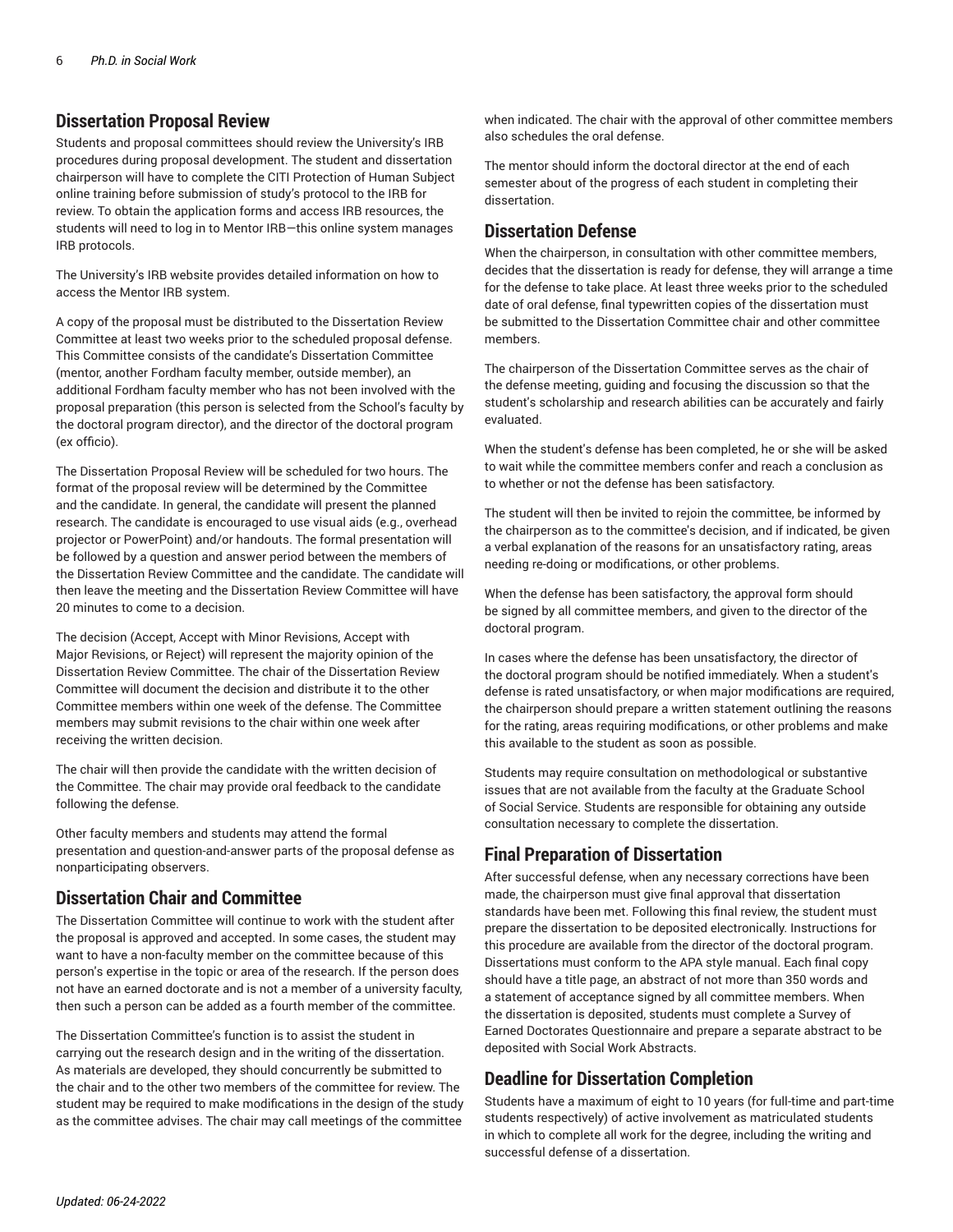If a student is actively engaged in completing the dissertation and needs a brief extension of the deadline, that student may apply in writing to the director, who will review the request with the Doctoral Curriculum and Policy Committee, where a final decision will be made.

# **Outline for Dissertation Proposal**

### • **Table of Contents**

• **Abstract**

• 250-word or less description of the proposal's goals and specific aims

- **Literature Review**
- **Study Hypothesis**
- **Problem Statement/Rationale**

• Should state in a clear, precise way what is the problem to be studied, why it is important, and how the proposed project will contribute to social work knowledge. The hypothesis or major questions to be answered by the dissertation should also be included.

#### • **Conceptual Framework/Theoretical Model**

• This very important section should provide a detailed review of the theoretical frame of reference being used in carrying out this study. Included must be a detailed review of the literature and research related to the topic. It should represent a synthesis of the state of the art in the topic area. References should be appropriately footnoted.

#### • **Proposed Methodology**

- This section should include five subsections:
	- Data analysis plan
	- Sampling plan
	- Study design
	- Data collection plan
	- Measures

The student must describe the proposed research methods to be used in the study, including why they are believed to be appropriate approach. Also, the sources of data, the sampling procedure, and the limitations on generalizability of the study need to be defined. If a qualitative approach such as a case study is used, appropriate methodology should be specified as outlined in standard qualitative texts. The student should define the proposed sample size as well as the number of subjects who will be available. Any agreements that have been obtained that will assure access to the study sample should be specified.

In terms of the instruments, the variables in the study and how data on them will be collected, must be indicated. If using measures developed by others, the student should indicate how they were previously used, and any studies of validity and reliability, which have been done. If the student is going to construct his or her own measures, reasons why they are preferred should be stated; also, how it is proposed to pretest the measures, check for reliability, and for validity. Whenever possible, the student should provide as an appendix, a draft of the instrument, indicating why the data collection method chosen seems most appropriate to the task. When using a qualitative approach, the nature of interview guides should be specified ways in which authenticity and genuineness of the data is preserved.

The steps planned to be taken to assure the protection of human subjects in the study should be stated. The doctoral program's

administrative assistant should be consulted for all appropriate guidelines.

#### • **Plan for Analysis**

- In this section, the plan for analysis of the data to be collected should be detailed. If statistical tests are to be used, the student should indicate tentative thoughts on what the approach will be as well as what tentative bivariate and multivariate analysis will be undertaken
- Dummy tables for this may be used if desired. The student should be sure to show how the proposed analysis will answer the study questions (hypotheses) which have been posed. If content analysis of narrative data is used, the approach taken should be specified.

#### • **Timeline**

• A Gantt Chart detailing the major steps in the work and the approximate times of completion should be developed.

#### • **Supporting Documents**

• If proposing to work within an agency, a letter from the appropriate agency person, indicating the agency's willingness to give access to study subject and/or case records, should be included.

Examples of previous dissertations are available in the library. *Social Work Research and Abstracts* has a yearly review of all dissertations completed in the field of social work. Review of other appropriate abstracts and journals relating to the specific area may also be included.

#### **Institutional Review Board (IRB) Approval**

Students will also be required to receive IRB approval before proceeding with dissertation research. Study protocols for IRB review are submitted electronically. Electronic submission is done on the University's IRB website. All study protocols must receive IRB approval. IRB policies and procedures for determination of the type of review a particular study will require are found on the [University's](https://www.fordham.edu/info/24326/institutional_review_board/) IRB website.

# **Research Award**

A research award is presented annually to a Ph.D. graduate that has prepared the year's most outstanding dissertation. The awardee's name appears in the commencement program and includes an honorarium.

## **Eligibility**

Any student graduating between August of the previous year and May of the current academic year is eligible to receive the award.

### **Procedure**

The chair of a student's dissertation committee must nominate a student for the award and must submit to the doctoral program director an electronic copy of the student's dissertation. Nominations for the award must be received by the doctoral program director by April 1.

Two faculty members named by the program director will review the submitted dissertations. They will inform the program director of their decision by April 15. The winner of the award will be announced at the School's commencement exercises.

### **Criteria**

The faculty members will use the following criteria when making their decision:

1. **Originality and Contribution**: The reviewers will consider the importance of dissertation's subject matter, the contribution the